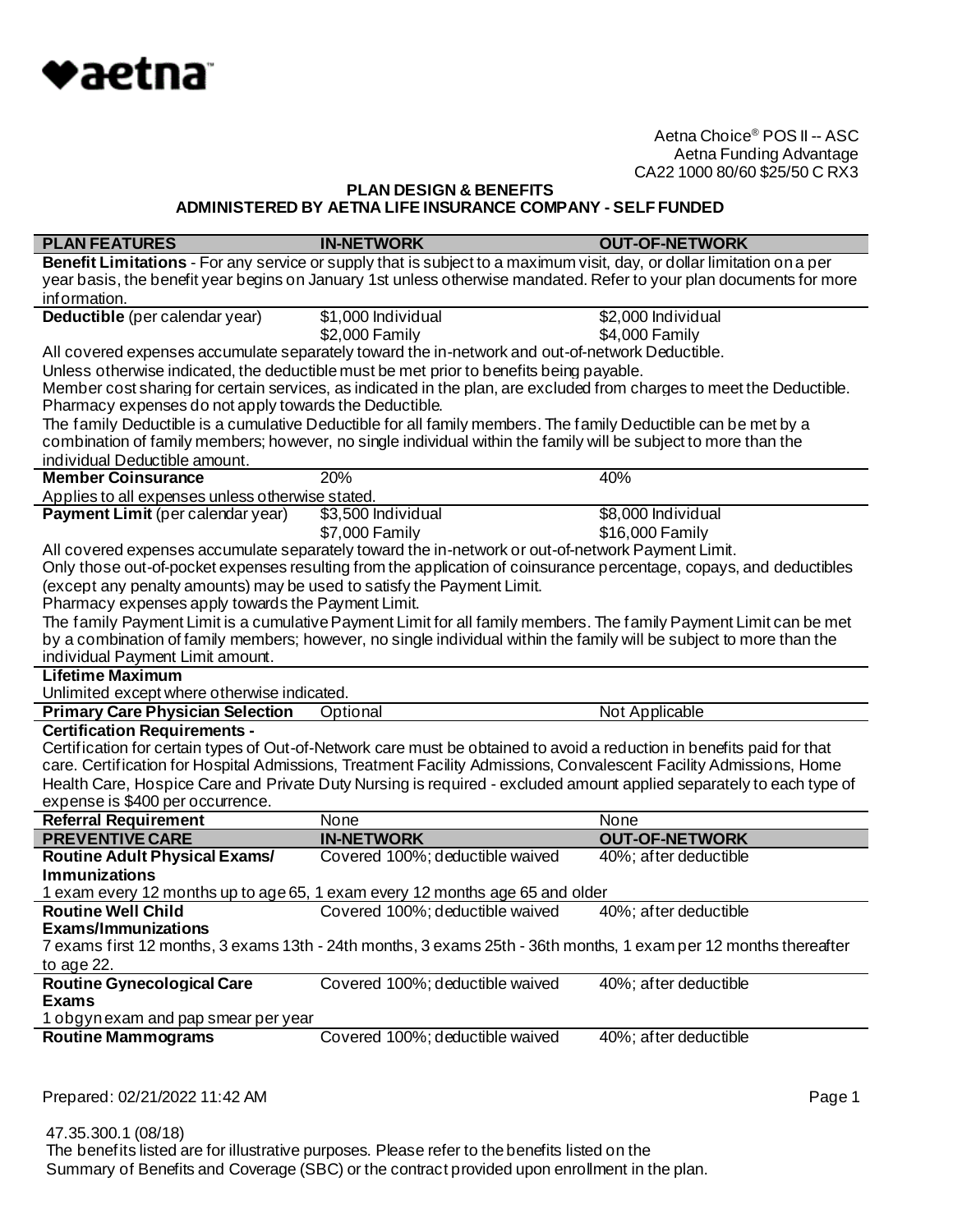

## **PLAN DESIGN & BENEFITS ADMINISTERED BY AETNA LIFE INSURANCE COMPANY - SELF FUNDED**

| <b>Women's Health</b>                                           | Covered 100%; deductible waived 40%; after deductible                                                               |                                   |  |
|-----------------------------------------------------------------|---------------------------------------------------------------------------------------------------------------------|-----------------------------------|--|
|                                                                 | Includes: Screening for gestational diabetes, HPV (Human-Papillomavirus) DNA testing, counseling for sexually       |                                   |  |
|                                                                 | transmitted infections, counseling and screening for human immunodeficiency virus, screening and counseling for     |                                   |  |
|                                                                 | interpersonal and domestic violence, breastfeeding support, supplies and counseling.                                |                                   |  |
|                                                                 | Contraceptive methods, sterilization procedures, patient education and counseling. Limitations may apply.           |                                   |  |
| <b>Routine Digital Rectal Exam</b>                              | Covered 100%; deductible waived                                                                                     | 40%; after deductible             |  |
| Recommended: For covered males age 40 and over.                 |                                                                                                                     |                                   |  |
| <b>Prostate-specific Antigen Test</b>                           | Covered 100%; deductible waived                                                                                     | 40%; after deductible             |  |
| Recommended: For covered males age 40 and over.                 |                                                                                                                     |                                   |  |
| <b>Colorectal Cancer Screening</b>                              | Covered 100%; deductible waived                                                                                     | 40%; after deductible             |  |
| Recommended: For all members age 45 and over.                   |                                                                                                                     |                                   |  |
| <b>Routine Eye Exams</b>                                        | Covered 100%; deductible waived                                                                                     | 40%; after deductible             |  |
| 1 routine exam per 24 months.                                   |                                                                                                                     |                                   |  |
| <b>Routine Hearing Screening</b>                                | Covered 100%; deductible waived                                                                                     | 40%; after deductible             |  |
| <b>PHYSICIAN SERVICES</b>                                       | <b>IN-NETWORK</b>                                                                                                   | <b>OUT-OF-NETWORK</b>             |  |
| <b>Office Visits to Primary Care</b>                            | \$25 office visit copay; deductible                                                                                 | 40%; after deductible             |  |
| <b>Physician (PCP)</b>                                          | waived                                                                                                              |                                   |  |
|                                                                 | Includes services of an internist, general physician, family practitioner or pediatrician.                          |                                   |  |
| <b>Specialist Office Visits</b>                                 | \$50 office visit copay; deductible                                                                                 | 40%; after deductible             |  |
|                                                                 | waived                                                                                                              |                                   |  |
| <b>Hearing Exams</b>                                            | Not Covered                                                                                                         | Not Covered                       |  |
| <b>Pre-Natal Maternity</b>                                      | Covered 100%; deductible waived                                                                                     | 40%; after deductible             |  |
| <b>Walk-in Clinics</b>                                          | \$25 copay; deductible waived                                                                                       | 40%; after deductible             |  |
|                                                                 | <b>Designated Walk-in Clinics</b>                                                                                   |                                   |  |
|                                                                 | Covered 100%; deductible waived                                                                                     |                                   |  |
|                                                                 | Walk-in Clinics are free-standing health care facilities that (a) may be located in or with a pharmacy, drug store, |                                   |  |
|                                                                 | supermarket or other retail store; and (b) provide limited medical care and services on a scheduled or unscheduled  |                                   |  |
|                                                                 | basis. Urgent care centers, emergency rooms, the outpatient department of a hospital, ambulatory surgical centers,  |                                   |  |
| and physician offices are not considered to be Walk-in Clinics. |                                                                                                                     |                                   |  |
| <b>Allergy Testing</b>                                          | Your cost sharing is based on the                                                                                   | Your cost sharing is based on the |  |
|                                                                 |                                                                                                                     |                                   |  |
|                                                                 | type of service and where it is                                                                                     | type of service and where it is   |  |
|                                                                 | performed                                                                                                           | performed                         |  |
| <b>Allergy Injections</b>                                       | Your cost sharing is based on the                                                                                   | Your cost sharing is based on the |  |
|                                                                 | type of service and where it is                                                                                     | type of service and where it is   |  |
|                                                                 | performed                                                                                                           | performed                         |  |
| <b>DIAGNOSTIC PROCEDURES</b>                                    | <b>IN-NETWORK</b>                                                                                                   | <b>OUT-OF-NETWORK</b>             |  |
| <b>Diagnostic X-ray</b>                                         | 20%; after deductible                                                                                               | 40%; after deductible             |  |
| (other than Complex Imaging Services)                           |                                                                                                                     |                                   |  |
|                                                                 | If performed as a part of a physician office visit and billed by the physician, expenses are covered subject to the |                                   |  |
| applicable physician's office visit member cost sharing.        |                                                                                                                     |                                   |  |
| <b>Diagnostic Laboratory</b>                                    | 20%; after deductible                                                                                               | 40%; after deductible             |  |
|                                                                 | If performed as a part of a physician office visit and billed by the physician, expenses are covered subject to the |                                   |  |
| applicable physician's office visit member cost sharing.        |                                                                                                                     |                                   |  |
| <b>Diagnostic Complex Imaging</b>                               | 20%; after deductible                                                                                               | 40%; after deductible             |  |
|                                                                 | If performed as a part of a physician office visit and billed by the physician, expenses are covered subject to the |                                   |  |
| applicable physician's office visit member cost sharing.        |                                                                                                                     |                                   |  |
| <b>EMERGENCY MEDICAL CARE</b>                                   | <b>IN-NETWORK</b>                                                                                                   | <b>OUT-OF-NETWORK</b>             |  |

47.35.300.1 (08/18)

 The benefits listed are for illustrative purposes. Please refer to the benefits listed on the Summary of Benefits and Coverage (SBC) or the contract provided upon enrollment in the plan.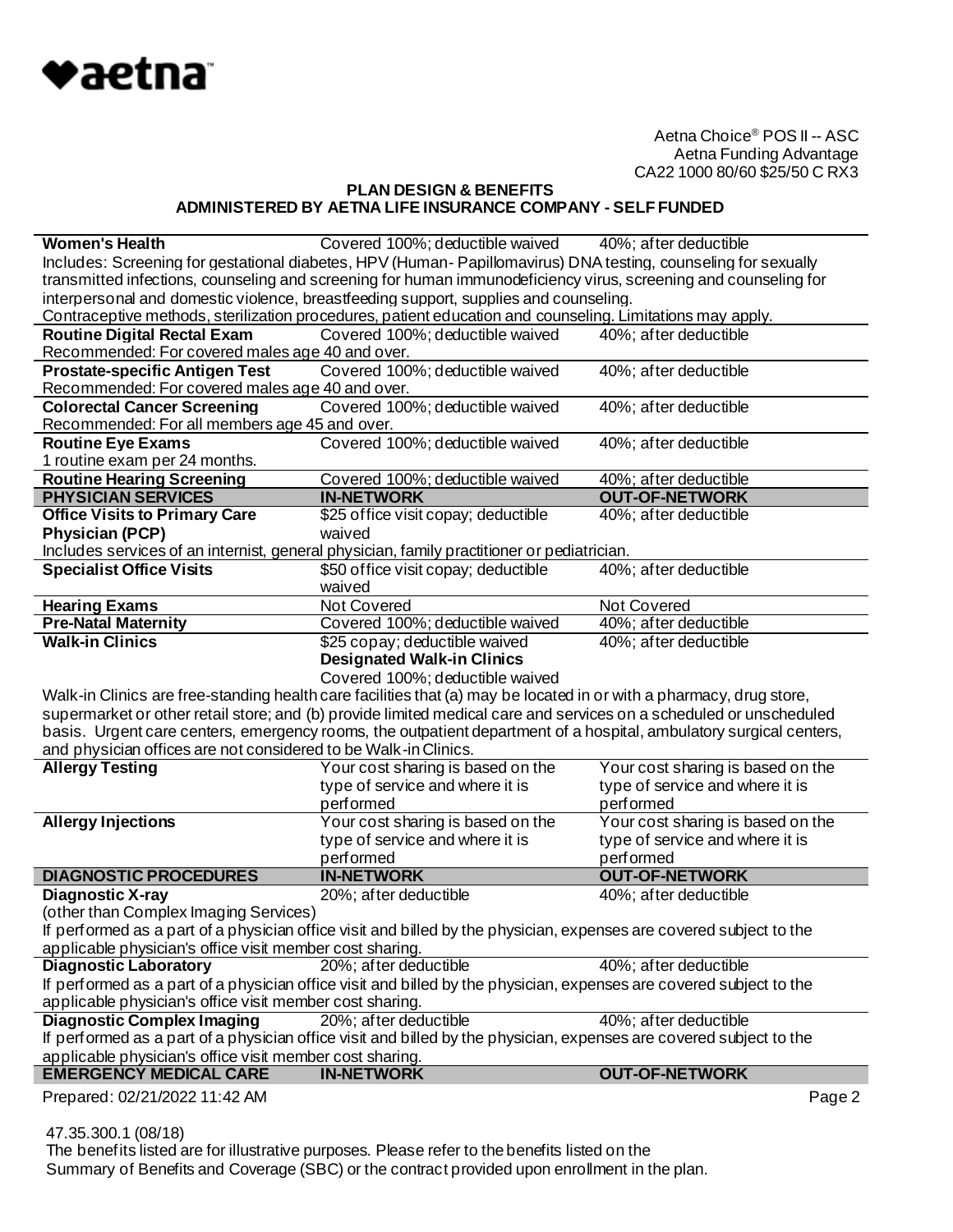

#### **PLAN DESIGN & BENEFITS ADMINISTERED BY AETNA LIFE INSURANCE COMPANY - SELF FUNDED**

| <b>Urgent Care Provider</b>                                                                                               | \$50 of fice visit copay; deductible                                                          | 40%; after deductible   |
|---------------------------------------------------------------------------------------------------------------------------|-----------------------------------------------------------------------------------------------|-------------------------|
|                                                                                                                           | waived                                                                                        |                         |
| Non-Urgent Use of Urgent Care                                                                                             | <b>Not Covered</b>                                                                            | <b>Not Covered</b>      |
| <b>Provider</b>                                                                                                           |                                                                                               |                         |
| <b>Emergency Room</b>                                                                                                     | 20% after \$250 copay; deductible                                                             | Same as in-network care |
|                                                                                                                           | waived                                                                                        |                         |
| Copay waived if admitted                                                                                                  |                                                                                               |                         |
| Non-Emergency Care in an                                                                                                  | Not Covered                                                                                   | <b>Not Covered</b>      |
| <b>Emergency Room</b>                                                                                                     |                                                                                               |                         |
| <b>Emergency Use of Ambulance</b>                                                                                         | 20%; after deductible                                                                         | Same as in-network care |
| <b>Non-Emergency Use of Ambulance</b>                                                                                     | Not Covered                                                                                   | Not Covered             |
| <b>HOSPITAL CARE</b>                                                                                                      | <b>IN-NETWORK</b>                                                                             | <b>OUT-OF-NETWORK</b>   |
| <b>Inpatient Coverage</b>                                                                                                 | 20%; after deductible                                                                         | 40%; after deductible   |
| Your cost sharing applies to all covered benefits incurred during your inpatient stay.                                    |                                                                                               |                         |
| <b>Inpatient Maternity Coverage</b>                                                                                       | 20%; after deductible                                                                         | 40%; after deductible   |
| (includes delivery and postpartum                                                                                         |                                                                                               |                         |
| care)                                                                                                                     |                                                                                               |                         |
| Your cost sharing applies to all covered benefits incurred during your inpatient stay.                                    |                                                                                               |                         |
| <b>Outpatient Hospital Expenses</b>                                                                                       | 20%; after deductible                                                                         | 40%; after deductible   |
| Your cost sharing applies to all covered benefits incurred during your outpatient visit.                                  |                                                                                               |                         |
| <b>Outpatient Surgery - Hospital</b>                                                                                      | 20%; after deductible                                                                         | 40%; after deductible   |
| Your cost sharing applies to all covered benefits incurred during your outpatient visit.                                  |                                                                                               |                         |
| <b>Outpatient Surgery - Freestanding</b>                                                                                  | 20%; after deductible                                                                         | 40%; after deductible   |
|                                                                                                                           |                                                                                               |                         |
| <b>Facility</b>                                                                                                           |                                                                                               |                         |
| Your cost sharing applies to all covered benefits incurred during your outpatient visit.<br><b>MENTAL HEALTH SERVICES</b> |                                                                                               |                         |
|                                                                                                                           | <b>IN-NETWORK</b>                                                                             | <b>OUT-OF-NETWORK</b>   |
|                                                                                                                           |                                                                                               |                         |
| Inpatient                                                                                                                 | 20%; after deductible                                                                         | 40%; after deductible   |
| Your cost sharing applies to all covered benefits incurred during your inpatient stay.                                    |                                                                                               |                         |
| <b>Mental Health Office Visits</b>                                                                                        | \$50 copay; deductible waived                                                                 | 40%; after deductible   |
| Your cost sharing applies to all covered benefits incurred during your outpatient visit.                                  |                                                                                               |                         |
| <b>Other Mental Health Services</b>                                                                                       | 20%; after deductible                                                                         | 40%; after deductible   |
| <b>SUBSTANCE ABUSE</b>                                                                                                    | <b>IN-NETWORK</b>                                                                             | <b>OUT-OF-NETWORK</b>   |
| Inpatient                                                                                                                 | 20%; after deductible                                                                         | 40%; after deductible   |
| Your cost sharing applies to all covered benefits incurred during your inpatient stay.                                    |                                                                                               |                         |
| <b>Residential Treatment Facility</b>                                                                                     | 20%; after deductible                                                                         | 40%; after deductible   |
| <b>Substance Abuse Office Visits</b>                                                                                      | \$50 copay; deductible waived                                                                 | 40%; after deductible   |
| Your cost sharing applies to all covered benefits incurred during your outpatient visit.                                  |                                                                                               |                         |
| <b>Other Substance Abuse Services</b>                                                                                     | 20%; after deductible                                                                         | 40%; after deductible   |
| <b>OTHER SERVICES</b>                                                                                                     | <b>IN-NETWORK</b>                                                                             | <b>OUT-OF-NETWORK</b>   |
| <b>Skilled Nursing Facility</b>                                                                                           | 20%; after deductible                                                                         | 40%; after deductible   |
| Limited to 60 days per year                                                                                               |                                                                                               |                         |
|                                                                                                                           |                                                                                               |                         |
| Your cost sharing applies to all covered benefits incurred during your inpatient stay.<br><b>Home Health Care</b>         |                                                                                               | 40%; after deductible   |
|                                                                                                                           | 20%; after deductible                                                                         |                         |
| Limited to 120 visits per year.                                                                                           |                                                                                               |                         |
| Home health care services include private duty nursing                                                                    |                                                                                               |                         |
| Limited to 3 intermittent visits per day by a participating home health care agency; 1 visit equals a period of 4 hrs or  |                                                                                               |                         |
| less.                                                                                                                     |                                                                                               |                         |
| Prepared: 02/21/2022 11:42 AM                                                                                             |                                                                                               | Page 3                  |
|                                                                                                                           |                                                                                               |                         |
| 47.35.300.1 (08/18)                                                                                                       | The benefits listed are for illustrative purposes. Please refer to the benefits listed on the |                         |

Summary of Benefits and Coverage (SBC) or the contract provided upon enrollment in the plan.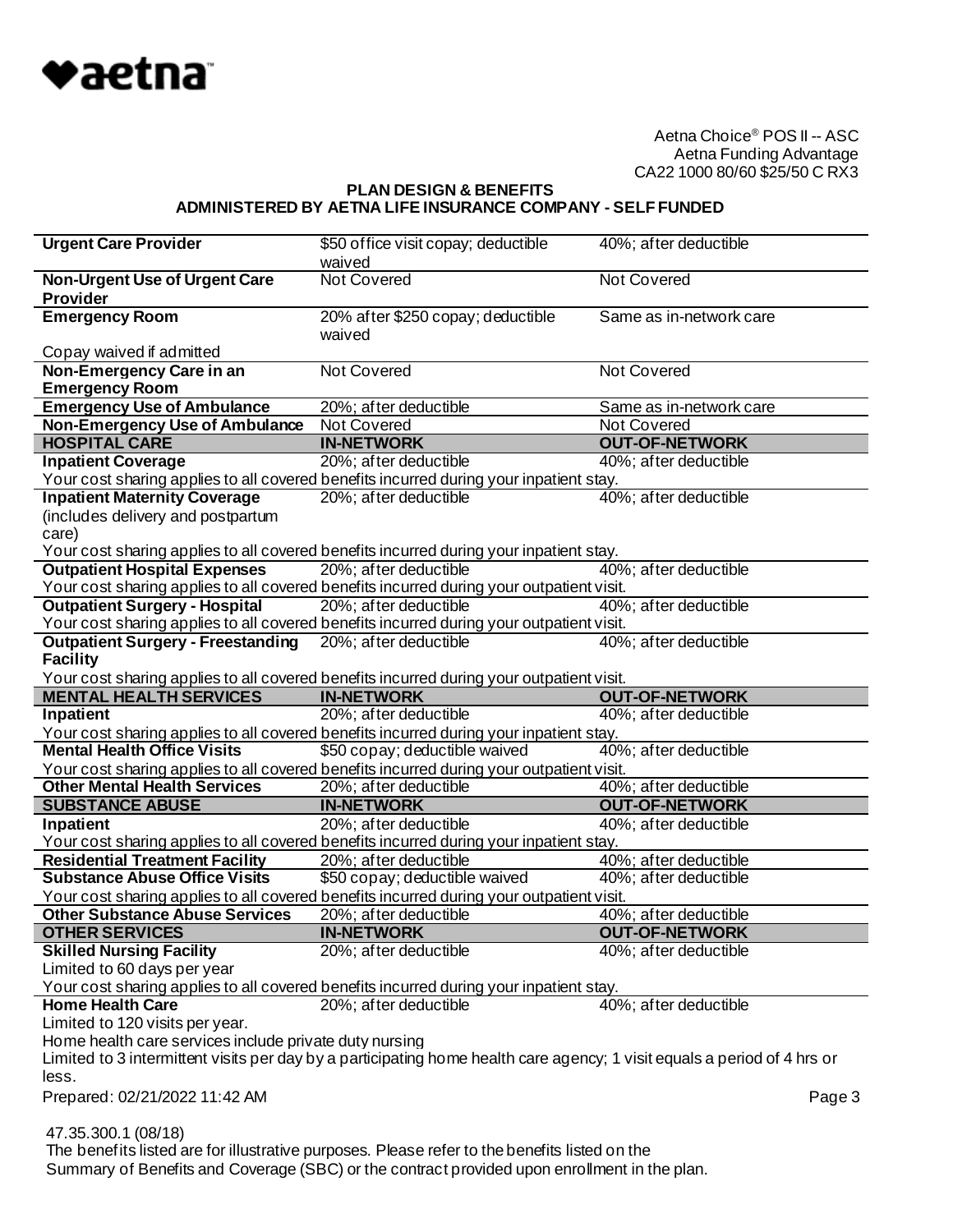

## **PLAN DESIGN & BENEFITS ADMINISTERED BY AETNA LIFE INSURANCE COMPANY - SELF FUNDED**

| <b>Hospice Care - Inpatient</b>                                                    | 20%; after deductible                                                                                     | 40%; after deductible              |
|------------------------------------------------------------------------------------|-----------------------------------------------------------------------------------------------------------|------------------------------------|
|                                                                                    | Your cost sharing applies to all covered benefits incurred during your inpatient stay.                    |                                    |
| 40%; after deductible<br><b>Hospice Care - Outpatient</b><br>20%; after deductible |                                                                                                           |                                    |
|                                                                                    | Your cost sharing applies to all covered benefits incurred during your outpatient visit.                  |                                    |
| <b>Private Duty Nursing</b>                                                        | Covered as part of Home Health                                                                            | Covered as part of Home Health     |
|                                                                                    | Care                                                                                                      | Care                               |
|                                                                                    | Each period of private duty nursing of up to 8 hours will be deemed to be one private duty nursing shift. |                                    |
| <b>Spinal Manipulation Therapy</b>                                                 | \$50 copay; deductible waived                                                                             | 40%; after deductible              |
| Limited to 20 visits per year                                                      |                                                                                                           |                                    |
| <b>Outpatient Short-Term</b>                                                       | \$50 copay; deductible waived                                                                             | 40%; after deductible              |
| Rehabilitation                                                                     |                                                                                                           |                                    |
| Includes speech, physical, occupational therapy; limited to 60 visits per year     |                                                                                                           |                                    |
| <b>Habilitative Physical Therapy</b>                                               | 20%; after deductible                                                                                     | 40%; after deductible              |
| <b>Habilitative Occupational Therapy</b>                                           | 20%; after deductible                                                                                     | 40%; after deductible              |
| <b>Habilitative Speech Therapy</b>                                                 | 20%; after deductible                                                                                     | 40%; after deductible              |
| <b>Autism Behavioral Therapy</b>                                                   | \$50 copay; deductible waived                                                                             | 40%; after deductible              |
| Combined with outpatient mental health visits                                      |                                                                                                           |                                    |
| <b>Autism Applied Behavior Analysis</b>                                            | 20%; after deductible                                                                                     | 40%; after deductible              |
| Covered same as any other Outpatient Mental Health All Other benefit               |                                                                                                           |                                    |
| <b>Autism Physical Therapy</b>                                                     | 20%; after deductible                                                                                     | 40%; after deductible              |
| <b>Autism Occupational Therapy</b>                                                 | 20%; after deductible                                                                                     | 40%; after deductible              |
| <b>Autism Speech Therapy</b>                                                       | 20%; after deductible                                                                                     | 40%; after deductible              |
| <b>Durable Medical Equipment</b>                                                   | 20%; after deductible                                                                                     | 40%; after deductible              |
| Diabetic Supplies -- (if not covered                                               | Covered same as any other medical                                                                         | Covered same as any other medical  |
| under Pharmacy benefit)                                                            | expense.                                                                                                  | expense.                           |
| <b>Affordable Care Act mandated</b>                                                | Covered 100%; deductible waived                                                                           | Covered same as any other expense. |
| <b>Women's Contraceptives</b>                                                      |                                                                                                           |                                    |
| Women's Contraceptive drugs and                                                    | Covered 100%; deductible waived                                                                           | Covered same as any other medical  |
| devices not obtainable at a                                                        |                                                                                                           | expense.                           |
| pharmacy                                                                           |                                                                                                           |                                    |
| <b>Infusion Therapy</b>                                                            | \$50 copay; deductible waived                                                                             | 40%; after deductible              |
| Administered in the home or                                                        |                                                                                                           |                                    |
| physician's office                                                                 |                                                                                                           |                                    |
| <b>Infusion Therapy</b>                                                            | 20%; after deductible                                                                                     | 40%; after deductible              |
| Administered in an outpatient hospital                                             |                                                                                                           |                                    |
| department or freestanding facility                                                |                                                                                                           |                                    |
| <b>Acupuncture</b>                                                                 | \$25 copay; deductible waived                                                                             | 40%; after deductible              |
| Limited to 10 visits per year                                                      |                                                                                                           |                                    |
| Gene-based, Cellular, and other                                                    | Your cost sharing is based on the                                                                         | Not Covered                        |
| Innovative Therapies (GCIT™)                                                       | type of service and where it is                                                                           |                                    |
|                                                                                    | performed                                                                                                 |                                    |
|                                                                                    | \$50 copay; deductible waived for                                                                         |                                    |
|                                                                                    | gene therapy drugs, if applicable                                                                         |                                    |
|                                                                                    | In-network coverage is provided at                                                                        |                                    |
|                                                                                    | GCIT™ designated facilities only.                                                                         |                                    |
| <b>Vision Eyewear</b>                                                              | Not Covered                                                                                               | Not Covered                        |
|                                                                                    |                                                                                                           |                                    |

Prepared: 02/21/2022 11:42 AM **Page 4** 

 47.35.300.1 (08/18) The benefits listed are for illustrative purposes. Please refer to the benefits listed on the Summary of Benefits and Coverage (SBC) or the contract provided upon enrollment in the plan.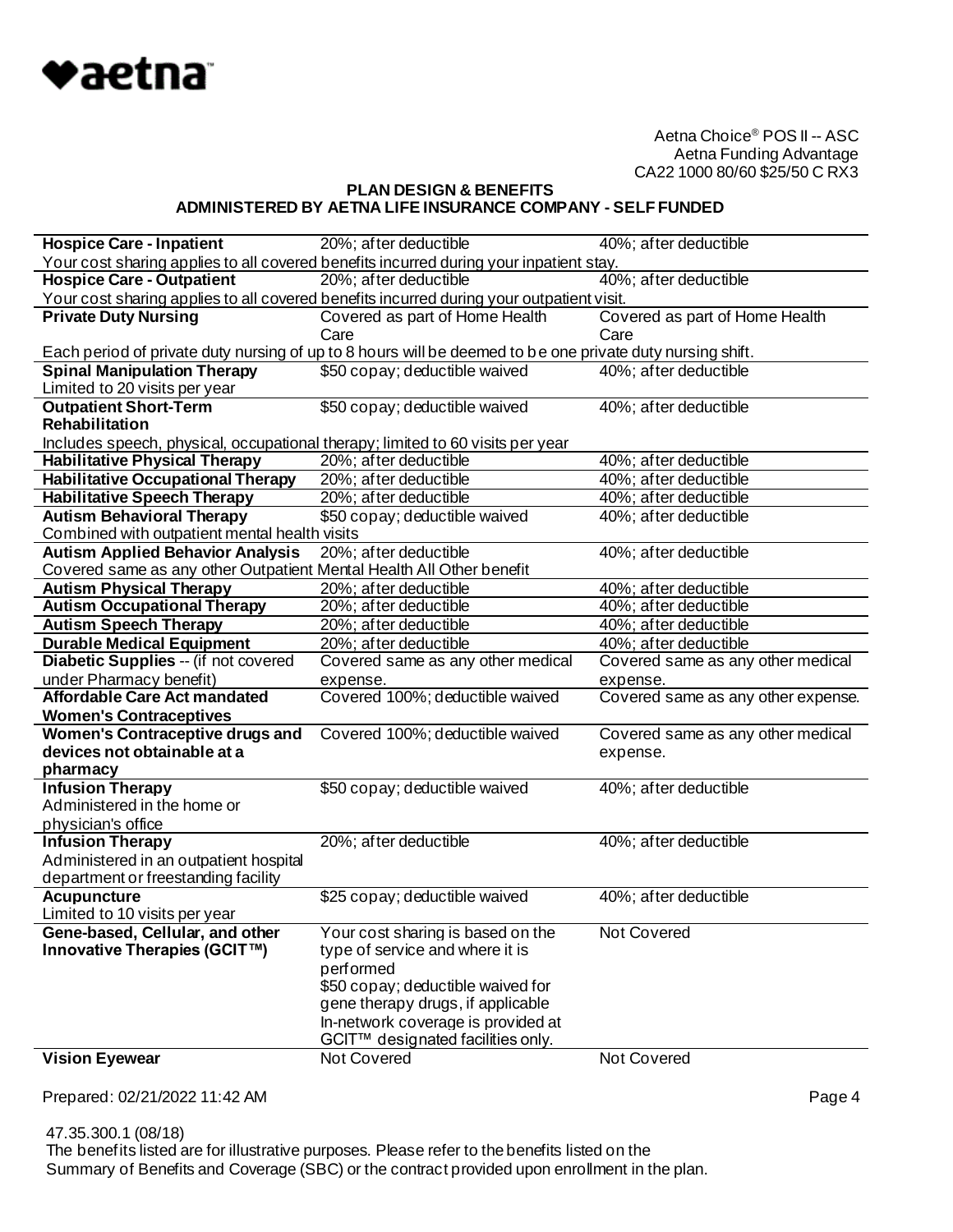

**PLAN DESIGN & BENEFITS ADMINISTERED BY AETNA LIFE INSURANCE COMPANY - SELF FUNDED**

| <b>Transplants</b>                                                | 20%; after deductible                                                                                                     | 40%; after deductible             |
|-------------------------------------------------------------------|---------------------------------------------------------------------------------------------------------------------------|-----------------------------------|
|                                                                   | Preferred coverage is provided at an                                                                                      |                                   |
|                                                                   | IOE contracted facility only.                                                                                             |                                   |
| <b>Bariatric Surgery</b>                                          | Not Covered                                                                                                               | <b>Not Covered</b>                |
|                                                                   |                                                                                                                           |                                   |
| <b>FAMILY PLANNING</b>                                            | <b>IN-NETWORK</b>                                                                                                         | <b>OUT-OF-NETWORK</b>             |
| <b>Infertility Treatment</b>                                      | Your cost sharing is based on the                                                                                         | Your cost sharing is based on the |
|                                                                   | type of service and where it is                                                                                           | type of service and where it is   |
|                                                                   | performed                                                                                                                 | performed                         |
| Diagnosis and treatment of the underlying medical condition only. |                                                                                                                           |                                   |
| <b>Comprehensive Infertility Services</b> Not Covered             |                                                                                                                           | Not Covered                       |
| Artificial insemination and ovulation induction                   |                                                                                                                           |                                   |
| <b>Advanced Reproductive</b>                                      | Not Covered                                                                                                               | <b>Not Covered</b>                |
| <b>Technology (ART)</b>                                           |                                                                                                                           |                                   |
|                                                                   | In-vitro fertilization (IVF), zygote intrafallopian transfer (ZIFT), gamete intrafallopian transfer (GIFT), cryopreserved |                                   |
|                                                                   | embryo transfers, intracytoplasmic sperm injection (ICSI), or ovum microsurgery                                           |                                   |
| Vasectomy                                                         | Your cost sharing is based on the                                                                                         | 40%; after deductible             |
|                                                                   | type of service and where it is                                                                                           |                                   |
|                                                                   | performed                                                                                                                 |                                   |
| <b>Tubal Ligation</b>                                             | Covered 100%; deductible waived                                                                                           | 40%; after deductible             |
| <b>PHARMACY</b>                                                   | <b>IN-NETWORK</b>                                                                                                         | <b>OUT-OF-NETWORK</b>             |
| <b>Pharmacy Plan Type</b>                                         | <b>Advanced Control Plan - Aetna</b>                                                                                      |                                   |
| <b>Preferred Generic Drugs</b>                                    |                                                                                                                           |                                   |
| Retail                                                            | \$10 copay                                                                                                                | Not Covered                       |
| <b>Mail Order</b>                                                 | \$20 copay                                                                                                                | Not Applicable                    |
| <b>Preferred Brand-Name Drugs</b>                                 |                                                                                                                           |                                   |
| <b>Retail</b>                                                     | \$30 copay                                                                                                                | <b>Not Covered</b>                |
| <b>Mail Order</b>                                                 | \$60 copay                                                                                                                | Not Applicable                    |
| Non-Preferred Generic and Brand-Name Drugs                        |                                                                                                                           |                                   |
| Retail                                                            | \$50 copay                                                                                                                | Not Covered                       |
| <b>Mail Order</b>                                                 | $$100$ copay                                                                                                              | Not Applicable                    |
| <b>Specialty Drugs</b>                                            |                                                                                                                           |                                   |
| <b>Preferred Specialty</b>                                        | 30%                                                                                                                       | Not Covered                       |
|                                                                   | Maximum \$250                                                                                                             |                                   |
|                                                                   |                                                                                                                           |                                   |
| <b>Non-Preferred Specialty</b>                                    | 30%<br>Maximum \$250                                                                                                      | Not Covered                       |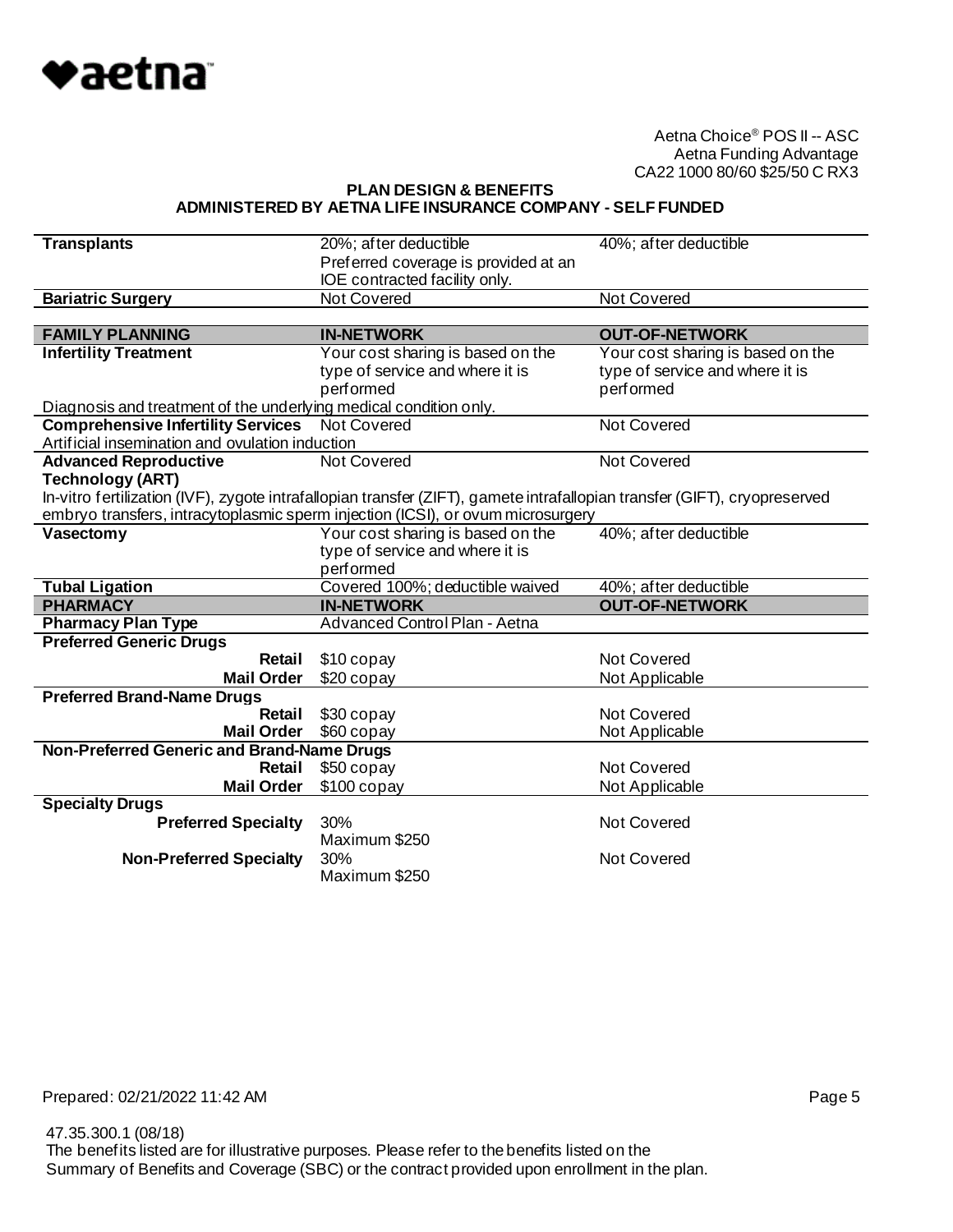

### **PLAN DESIGN & BENEFITS ADMINISTERED BY AETNA LIFE INSURANCE COMPANY - SELF FUNDED**

| <b>Pharmacy Day Supply and Requirements</b> |                                                                                                                                                                                                                                              |
|---------------------------------------------|----------------------------------------------------------------------------------------------------------------------------------------------------------------------------------------------------------------------------------------------|
| Retail                                      | Up to a 30 day supply from Aetna National Network                                                                                                                                                                                            |
| <b>Mandatory Maintenance Choice</b>         | After two retail fills, members are required to fill a 90-day supply of<br>maintenance drugs at CVS Caremark® Mail Service Pharmacy or at a CVS<br>Pharmacy. Otherwise, the member will be responsible for 100 percent of the<br>cost-share. |
| Opt Out                                     | The member must notify us of whether they want to continue to fill at a<br>network retail pharmacy by calling the number on the member ID card.                                                                                              |
| <b>Specialty</b>                            | Up to a 30 day supply                                                                                                                                                                                                                        |
|                                             | All prescription fills must be through our preferred specialty pharmacy<br>network.                                                                                                                                                          |
|                                             | Aetna Control Formulary Aetna Insured List                                                                                                                                                                                                   |

**Choose Generics with Dispense as Written (DAW) override** - The member pays the applicable copay. If the physician requires brand-name, member would pay brand-name copay. If the member requests brand-name when a generic is available, the member pays the applicable copay plus the difference between the generic price and the brand-name price.

Exclude copay differential from applying to Coinsurance Limit

**Plan Includes:** Diabetic supplies and Contraceptive drugs and devices obtainable from a pharmacy.

A limited list of over-the-counter medications are covered when filled with a prescription.

Includes sexual dysfunction drugs for females and males, including daily dose, additional 6 tablets a month for males for erectile dysfunction.

Oral fertility drugs included.

Oral chemotherapy drugs covered 100%

Precertification and quantity limits included

Step Therapy included

Seasonal Vaccinations covered 100% in-network

Preventive Vaccinations covered 100% in-network

Affordable Care Act mandated female contraceptives and preventive medications covered 100% in-network.

# **GENERAL PROVISIONS**

**Dependents Eligibility** Spouse, children from birth to age 26 regardless of student status. Plans are provided by: Aetna Life Insurance Company. While this material is believed to be accurate as of the production date, it is subject to change.

Health benefits and health insurance plans contain exclusions and limitations. Not all health services are covered. See plan documents for a complete description of benefits, exclusions, limitations and conditions of coverage. Plan features and availability may vary by location and are subject to change. Providers are independent contractors and are not our agents. Provider participation may change without notice. We do not provide care or guarantee access to health services.

The following is a list of services and supplies that are *generally* not covered. However, your plan documents may contain exceptions to this list based on state mandates or the plan design or rider(s) purchased by your employer.